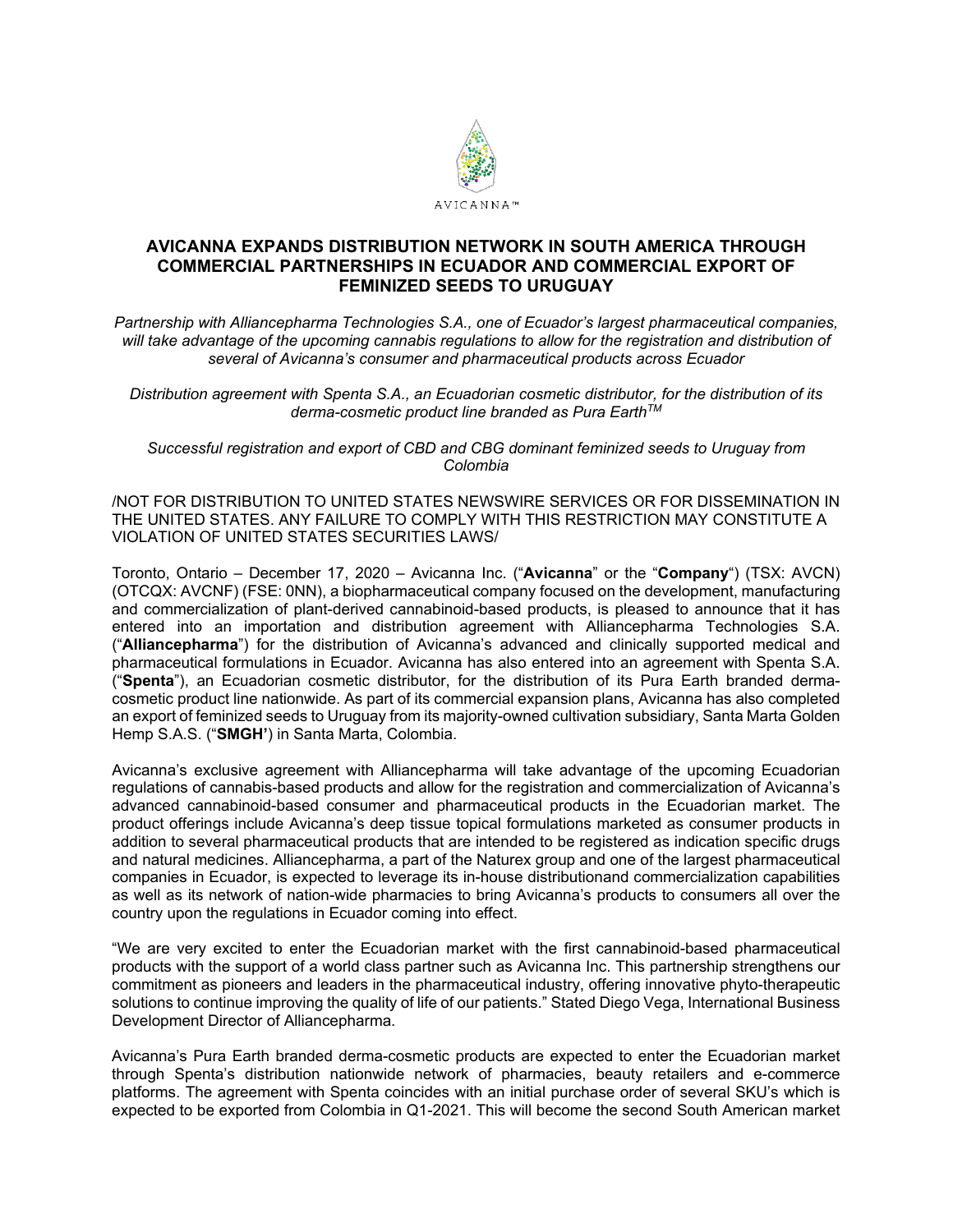after Colombia in which the Pura Earth branded derma-cosmetic products will be available for sale. The derma-cosmetic formulations, which synergistically combine natural ingredients with hemp-derived CBD, have been developed through a rigorous scientific and evidence-based approach that includes positive results from the completion of 3 cosmetic human clinical studies.

As part of the Company's commercial expansion plans, Avicanna's majority owned subsidiary, SMGH, has completed the registration of its CBD and CBG dominant genetics in Uruguay and a commercial export of feminized non-psychoactive cannabis seeds to Uruguay. This marks three countries in which Avicanna's seeds are currently commercially sold including the United States and Colombia. As a global cannabis and hemp cultivation industry begins to emerge, Avicanna's industry leading genetics program seeds business unit is well positioned to be a reliable supplier of high quality seeds.

Lucas Nosiglia, President of Avicanna LATAM, commented: "We continue to demonstrate leadership across the LATAM markets and validate our diverse business model which is dedicated to quality cannabinoid products across the full value chain. We are optimistic about the opportunity in LATAM markets as we continue to see the regulations and business opportunities evolve and believe our medical and scientific superiority combined with our sustainable and economical costs positions us at the forefront of this emerging sector."

To the knowledge of the Company, it is in compliance with all applicable laws in the jurisdictions in which it operates.

## **About Avicanna Inc.**

Avicanna is a diversified and vertically integrated Canadian biopharmaceutical company focused on the research, development, and commercialization of plant-derived cannabinoid-based products for the global consumer, medical, and pharmaceutical market segments.

Avicanna is an established leader in cannabinoid research and development, which it primarily conducts at its R&D headquarters in the Johnson & Johnson Innovation Centre, JLABS @ Toronto, Canada and in collaboration with leading Canadian academic and medical institutions. In addition to its developing pharmaceutical pipeline, Avicanna's team of experts have developed and commercialized several industry leading product lines, including:

- Pura Earth™ or Pura H&W™: an advanced and clinically tested line of CBD consumer dermacosmetic products; and,
- RHO Phyto™: an advanced line of medical cannabis products containing varying ratios of CBD and THC currently available nation-wide across Canada in partnership with Medical Cannabis by Shoppers™, a subsidiary of Shoppers Drug Mart. RHO Phyto is the first strictly medical formulary of advanced "Cannabis 2.0" products, containing oils, sprays, capsules, creams, and gels, all 2 developed with scientific rigour, manufactured under GMP standards and supported by pre-clinical data.

With ongoing clinical trials on its derma-cosmetic (branded as Pura Earth or Pura H&W), medical cannabis (branded as RHO Phyto) and a pipeline of pharmaceutical products, Avicanna's dedication to researching the important role that cannabinoids play in an increasingly wider scope of products has been at the core of the Company's vision since its inception. Furthermore, Avicanna's commitment to education is demonstrated through its annual medical symposium, the Avicanna Academy educational platform, and the My Cannabis Clinic patient program through its subsidiary company.